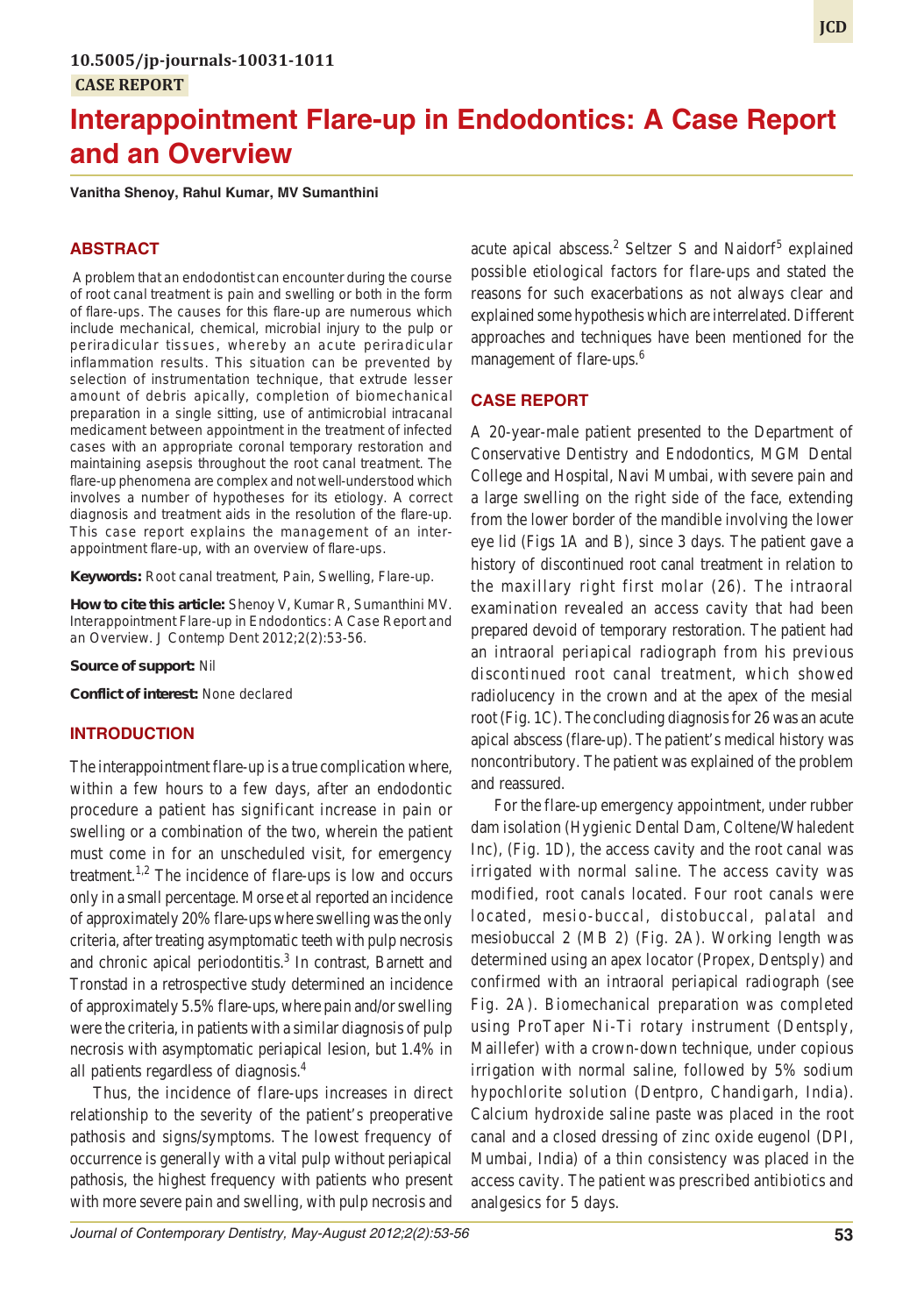The patient was contacted daily until the signs and symptoms subsided (Fig. 2B). After 7 days, the swelling had subsided and the patient was asymptomatic. Obturation of the root canal was completed using cold lateral compaction of gutta-percha (Dentsply, Maillefer) using AH Plus sealer (Dentsply, Maillefer; Figs 2C and D). The access cavity was subsequently restored with silver amalgam (Dispersalloy, Dentsply, Maillefer). The patient was advised to have a full coverage crown with 26.



**Figs 1A to D:** Extraoral swelling, (A) frontal view, (B) lateral view, (C) intraoral preoperative radiograph, (D) clinical photograph of access opening



**Figs 2A to D:** (A) Working length radiograph, (B) 7th day postoperative photograph shows extraoral swelling has subsided, (C) master cone radiograph, (D) postoperative radiograph

# **DISCUSSION**

Pain and swelling are the most common sign and symptom that can occur during flare-up. The causes for this could be an 'alteration of the local adaptation syndrome' where Selye demonstrated this factor by injecting air subcutaneously into the backs of rats, causing the air-filled tissues to balloon out. He then injected various chemicals into this air-filled pouch, creating an acute inflammatory response, in the form of a 'granuloma pouch', wherein the pouch was lined with granulation tissue. Subsequently the pouch was injected with the same chemical irritants which had produced the original inflammation and it was observed that there was no reaction and the tissues had adapted to the irritant. Evacuation of the content of the pouch resulted in healing but when a new and different irritant was injected into the pouch, a violent reaction leading to tissue necrosis occurred. In a clinical situation, inflammation of periapical lesion may be adapted to the irritant and chronic inflammation may exist without perceptible pain or swelling. However, when endodontic therapy is performed, a new irritant in the form of medicaments, irrigating solutions or tissue proteins, altered by chemicals may be introduced into the granulomatous lesion and then a violent reaction may follow, leading to liquefaction necrosis, indicating of an alteration, thus showing that there is a local tissue adaptation to applied irritants.<sup>7</sup>

A change in periapical tissue pressure is another cause wherein measurements of periapical tissue pressure during endodontic therapy in dogs teeth, revealed that both the negative and positive pressures occur.<sup>8</sup> The pressure fluctuated over an 8 hours period. In teeth with increased periapical pressure excessive exudates, not removed by the lymphatics, would tend to create pain by pressure on nerve endings. When the root canals of such teeth were opened the fluid would tend to be forced out. In contrast should the periapical pressure be less than atmospheric pressure, microorganisms and altered tissue proteins could be aspirated into the periapical area resulting in accentuation of the inflammatory response and severe pain.<sup>5</sup>

Microbes are one of the important causes of flare-ups. Prior to 1970's voluminous studies of the flora of infected root canals showed the presence of a considerable variety of microorganisms. Based on recent studies anaerobic culturing techniques produce a far greater spectrum of microbial isolates than purely aerobic techniques.<sup>9</sup> Anaerobes in mixed root canal infections may be responsible for the production of enzymes and endotoxins, the inhibition of chemotaxis and phagocytosis, and endotoxins, and interference with antibiotic activity resulting in the persistence of painful periapical lesions.<sup>10</sup> Bacteriodes

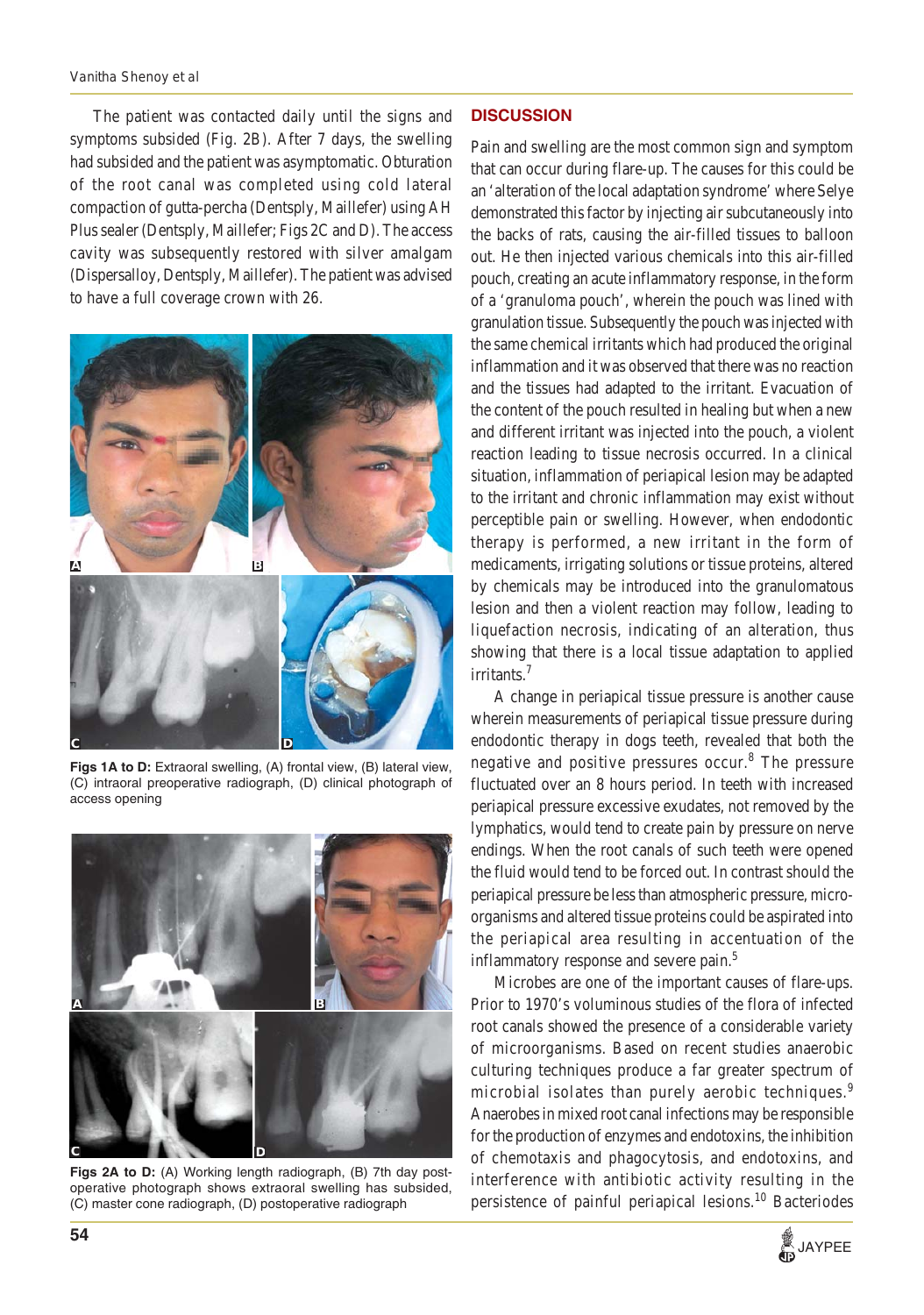melaninogenicus, an anaerobic, Gram-negative rod, is present in combination with other microorganism, which produce endotoxin, which activates the Hageman factor, which leads to the production of bradykinin, a potent pain mediator. The endotoxins are capable of resisting ingestion by polymorphonuclear leukocytes, even after ingestion, intracellular killing is impaired $11$  and in the presence of complement, endotoxin also enhances inflammation through the release of vasoactive chemicals.<sup>12</sup> Gram-positive bacteria are also involved in root canal flare-ups. Whether the flora of an infected root canal can change when endodontic treatment is performed or whether a change in the proportional of aerobes to anaerobes can cause clinical exacerbations are still conjectural.<sup>2,5,13</sup>

The effect of chemical mediators during inflammatory response can be derived from cells or plasma, which includes histamine, serotonin, prostaglandins, platelet-activating factor, leukotrienes, various lysosomal components and some lymphocyte products called lymphokines, all of which are capable of causing pain. The plasma mediators are present in the circulation, the Hagmen's factor (factor XII), which when activated, are the cause for pain. Neutrophil products when the root canal is instrumented, an acute inflammatory response is initiated in the periapical tissues. Various chemical mediators are released endogenously or by inflammatory cells in acute periodontitis, which cause pain.5,13 A change in cyclic nucleotide that is the cyclic adenosine mono phosphate (AMP) is the second messenger for many hormones, transmitting information to the interior of the cell. Transmitters, such as histamine or epinephrine and serotonin, elaborated during the inflammatory response, are capable of elevating cyclic AMP levels in the periapical tissues. The cyclic guanosine monophosphate (GMP) is also a second cyclic nucleotide, which is present in all living systems. Cellular regulations, including pain transmission, may be influenced by the interaction of cyclic AMP and cyclic GMP.5,13

Immunological factors also play a role in chronic pulpitis and periapical periodontitis, the presence of macrophages and lymphocytes indicates that both cell-mediated and humoral immune reactions are involved. Despite their protective effects immunological mechanisms may contribute to the destructive phase of inflammation. Antigens from medicament-altered tissue, antigen-antibody complexes, and root canal filling materials have been reported to be capable of invoking immunological reactions.14 Pulp and periapical destruction may then be the result of a shift in the production of IgG over IgA, causing perpetuation and aggravation of the inflammatory process.15 Other possibilities for flare-ups may be based on activation of the kallikrein-kinin and coagulation systems, by the

binding of IgG or IgM to cell surface antigens, and by the subsequent involvement of the complement system. $5,13$ Finally, the various psychological factors, such as fear of dentists and dental procedures, anxiety, apprehension, and many other psychological factors influence the patient's pain perception and reaction thresholds<sup>16,17</sup> to the initiation of flare-ups.

As the etiological factors often cannot be precisely determined, many treatment options have been suggested.<sup>6</sup> Cohen advocated occlusal relief prior to endodontics<sup>18</sup> for the prevention of postoperative pain but other endodontists recommended occlusal relief prior to endodontic therapy only in teeth with painful periapical symptoms<sup>19</sup> whereas some reduce the occlusion of teeth undergoing endodontic therapy when painful symptoms develop. $20$ 

Establishment of drainage is the most effective method for reducing pain and swelling. This can be accomplished by removing the temporary dressing from the access cavity. In most cases the accumulated exudates will drain down the root canal affording immediate relief. If no exudate emerges, the root canal may be blocked by packed dentinal shavings in the apical third of the root canal. Passing a sterile root canal file or reamer through this material helps establish the flow of exudates. In some the exudates may be absent or cannot be evacuated through the root canal, surgical intervention is then the choice of treatment. It is advised to temporarily close the access cavity<sup>18,21</sup> rather than leave it open for drainage, as the salivary products increase bacterial growth, introduces new microorganisms that activates the alternate complement pathway and may enhance bradykinin, leading to production of pain.

Intracanal medicaments are used to afford relief from painful exacerbations during root canal therapy. Among them are antimicrobial agents, such as formocresol, cresatin, eugenol, camphorated monochlorphenol and iodinepotassium iodide have been studied and there has been no significant relationship between flare-up and type of therapy used. Irrigating solution choice makes little difference in the incidence of postoperative discomfort, as long as the irrigating solution does not get forced beyond the foramen of the tooth. It is also difficult to attribute lower pain incidence specifically to the use of any particular irrigant. Sulfa compounds and corticosteroids also have been used in the management flare-ups but the results were not promising.<sup>6</sup> Systemic drugs in the form of antibiotics have been locally and systemically used for the relief of pain against various strains of organisms during endodontic therapy. There is no specific antibiotic that is capable of reducing or eliminating painful exacerbations during endodontic therapy.<sup>6</sup> Nonnarcotic analgesics relieve pain without altering consciousness, which are effective against